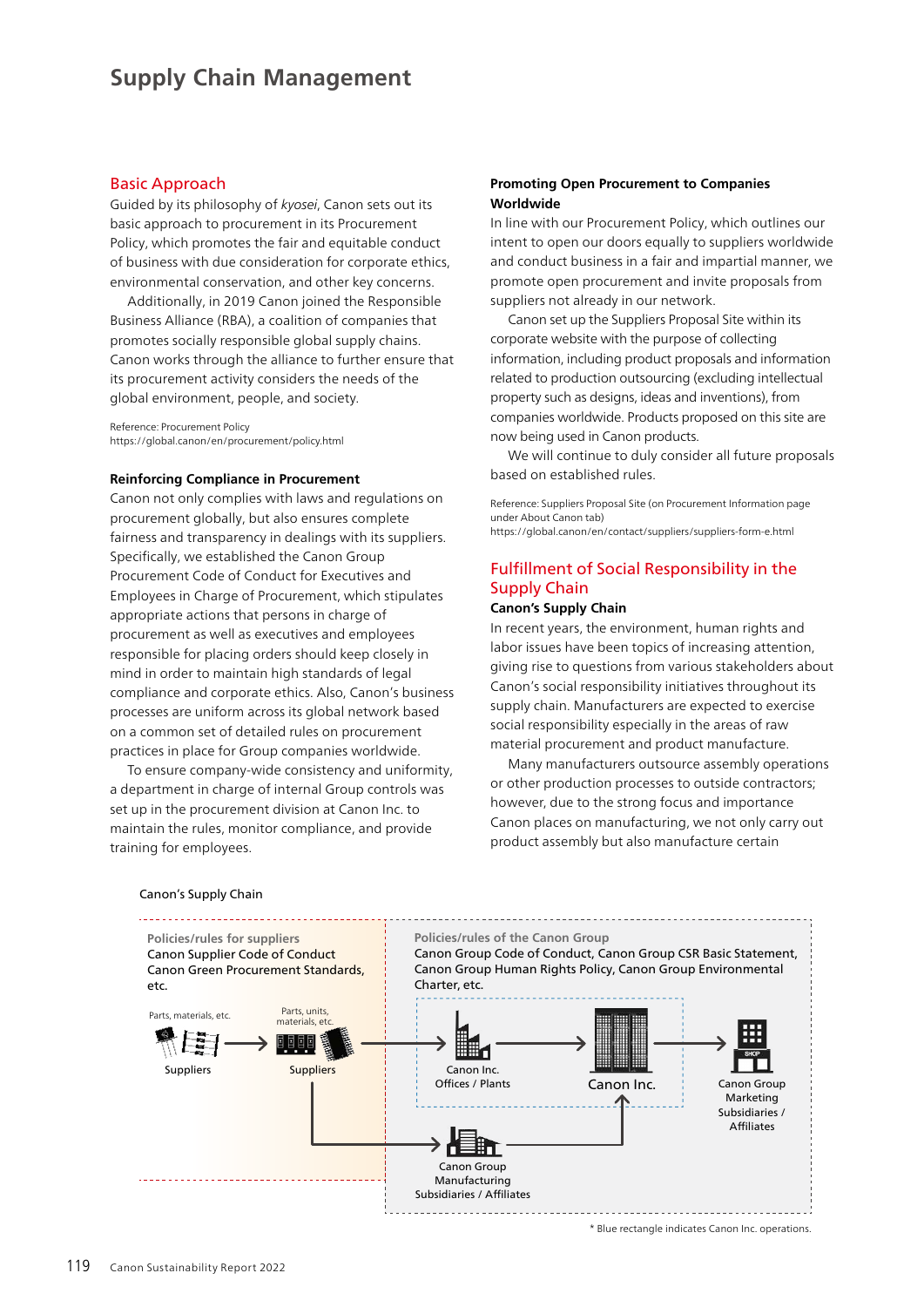components, parts and materials in house at Canon Inc. operational sites or at Group manufacturing companies (hereinafter "Canon production sites"). Group manufacturing companies located in Japan, China, Taiwan, Malaysia, Thailand, the Philippines, Vietnam, the United States, and Europe are responsible for supplying Canon products to Canon Inc. as well as Group marketing subsidiaries and affiliates. As the head of the Canon Group, Canon Inc. supervises Group manufacturing companies that directly employ large numbers of people.

Canon production sites also have partnerships with thousands of suppliers unaffiliated with the Canon Group, from whom they purchase considerable numbers of components, such as electronic parts, mechanical parts, units and materials.

#### **Supply Chain-related Policies**

Canon has established the Canon Group Code of Conduct as the set of standards which executives and employees of the Canon Group are required to observe in the conduct of their duties. Based on the Code of Conduct, the Group has formulated a range of policies, covering matters such as human rights, labor, the environment, legal compliance, procurement, and security, to govern its business activities. These policies include the Canon Group CSR Basic Statement, the Canon Group Environmental Charter, and the Canon Group Human Rights Policy.

Meanwhile, our Procurement Policy sets out the Canon Group's basic approach to procurement. We request all suppliers to ensure that they understand and cooperate with the policy. We have also formulated the Canon Supplier Code of Conduct, based on the RBA Code of Conduct, as the basis for fulfilling social responsibilities in the supply chain. We are working with suppliers to develop a socially responsible global supply chain on issues such as labor, occupational health and safety, the environment, corporate ethics and management systems. We also request from second-tier suppliers understanding and adherence to the Canon Supplier Code of Conduct through first-tier suppliers. We publish the code on our corporate website to make it widely known to stakeholders while making it known to suppliers globally through an annual survey.

Reference: Canon Group CSR Basic Statement https://global.canon/en/csr/policy/pdf/statement-e.pdf Reference: Canon Group Human Rights Policy https://global.canon/en/csr/people-and-society/pdf/hr-policy-e.pdf Reference: Canon Supplier Code of Conduct https://global.canon/en/procurement/pdf/coc-e.pdf

### **Canon Group initiatives**

As the headquarters of the Canon Group, the headquarters divisions, product operations and auditing divisions at Canon Inc. verify the situation at Group companies around the world from the standpoints of internal controls and risk management. In addition, Canon production sites conduct self-assessments relating to labor, health and safety, environment, ethics, management systems, etc., using the RBA Self-Assessment Questionnaire (SAQ). In 2021, we conducted SAQ at 54 production sites of our core businesses. No major risks were identified; however, we recognized some issues for improvement, including policy development, which is required by the RBA, documentation of management procedures, and requests to labor agencies and service providers for compliance with the RBA Code of Conduct and monitoring of their compliance.

#### Organizational Structure



#### **Initiatives with Suppliers**

Before starting business dealings with a new supplier, Canon conducts an assessment based on the Canon Supplier Code of Conduct and other reference standards of whether the company fulfills all requisite standards in terms of corporate ethics (legal compliance, product safety, management of confidential information, human rights, labor, health and safety, intellectual property rights protection, etc.), environmental conservation (chemical substance management, prevention of air pollution and water pollution, proper disposal of waste, initiatives aimed at conserving energy and resources, reduction of GHG, and biodiversity conservation), finance, and production structure (quality, cost, delivery, manufacturing capacity, and management). (See "Supplier Evaluation System" on P121.)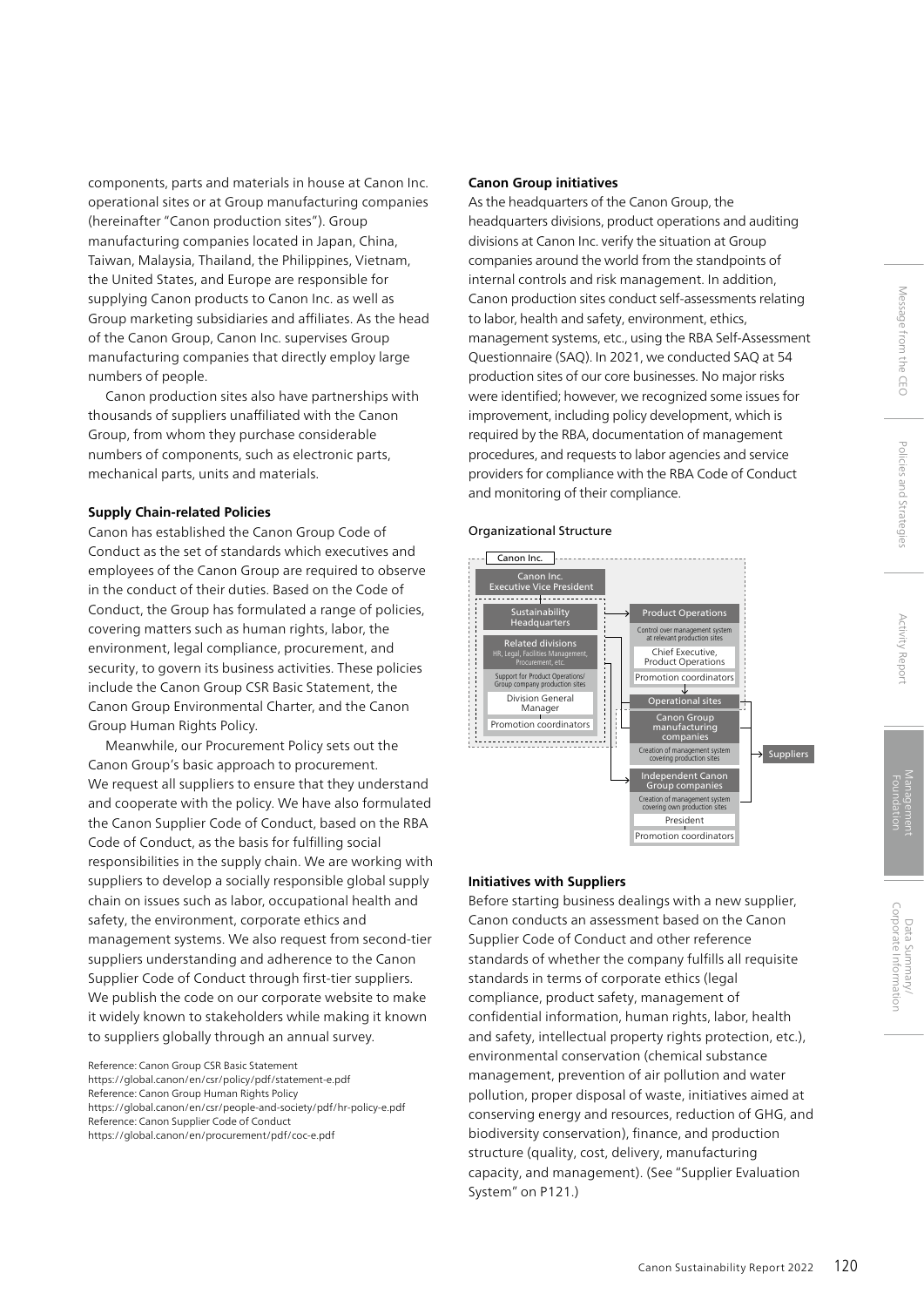Only those suppliers who meet these criteria are accepted onto the Supplier List. Canon conducts an annual survey of suppliers registered on the list (see figure below, Supplier Evaluation System) and makes a comprehensive evaluation based on the survey results, performance as a supplier, and other factors. The results are then reflected in the supplier list, enabling us to preferentially deal with suppliers with high evaluations. We conduct on-site audits of suppliers with low evaluations and provide guidance and instruction for improvement. In particular, Canon may choose to terminate business with suppliers if they are not complying with laws and social norms covering areas such as human rights, labor, and the environment.

#### Supplier Evaluation System



\* Corporate ethics covers areas including legal compliance, product safety, management of confidential information, human rights, labor, health and safety, and intellectual property right protection.

Canon is also working to identify risks using the RBA SAQ. In 2021, we sent out the questionnaire to 346 suppliers related to major business operations ("major suppliers") and received responses from 330 companies (representing 491 sites). No High Risk businesses were identified among these suppliers, but we provided feedback on the results of labor, health and safety, the environment and ethics to our major suppliers and requested that they identify weaknesses and improve on them. We also request major suppliers to sign an agreement concerning the RBA Code of Conduct. Out of 346 requests, consent was obtained from 326 (94.2%) major suppliers.

In the environmental area, Canon has established Canon Green Procurement Standards, which outline its environment-related requests to suppliers. Suppliers must comply with these standards to do business with Canon. Specifically, we view a supplier's environmental management as consisting of two interrelated elements: management of business activities, and management of parts and materials. We require that the supplier must operate effective environmental management in each of the four frameworks labeled A–D in the diagram below. If a supplier is found to have a negative impact on the environment, we immediately demand corrective action be taken and check the status of improvements made.

#### Requirements of the Canon Green Procurement Standards



It was already Canon's practice to check the organization and environmental performance of a supplier's business activities and any corrective measures taken. Now, we have further strengthened our risk management to help prevent pollution in our supply chain. For example, in order to ensure compliance with stricter regulations, we are taking measures to boost information gathering and analysis activities regarding laws and regulations on wastewater and emissions in emerging countries. We are also reinforcing risk management in plating processes, where there is a relatively high risk of environmental pollution associated with wastewater treatment as a certain volume of heavy metals is used. As some of our plating contractors, who constitute tier-two suppliers, lack an in-house wastewater treatment facility and subcontract services to a wastewater treatment provider, Canon now also verifies the compliance status of these subcontractors. Expanding the scope of risk management in this way helps ensure pollution prevention.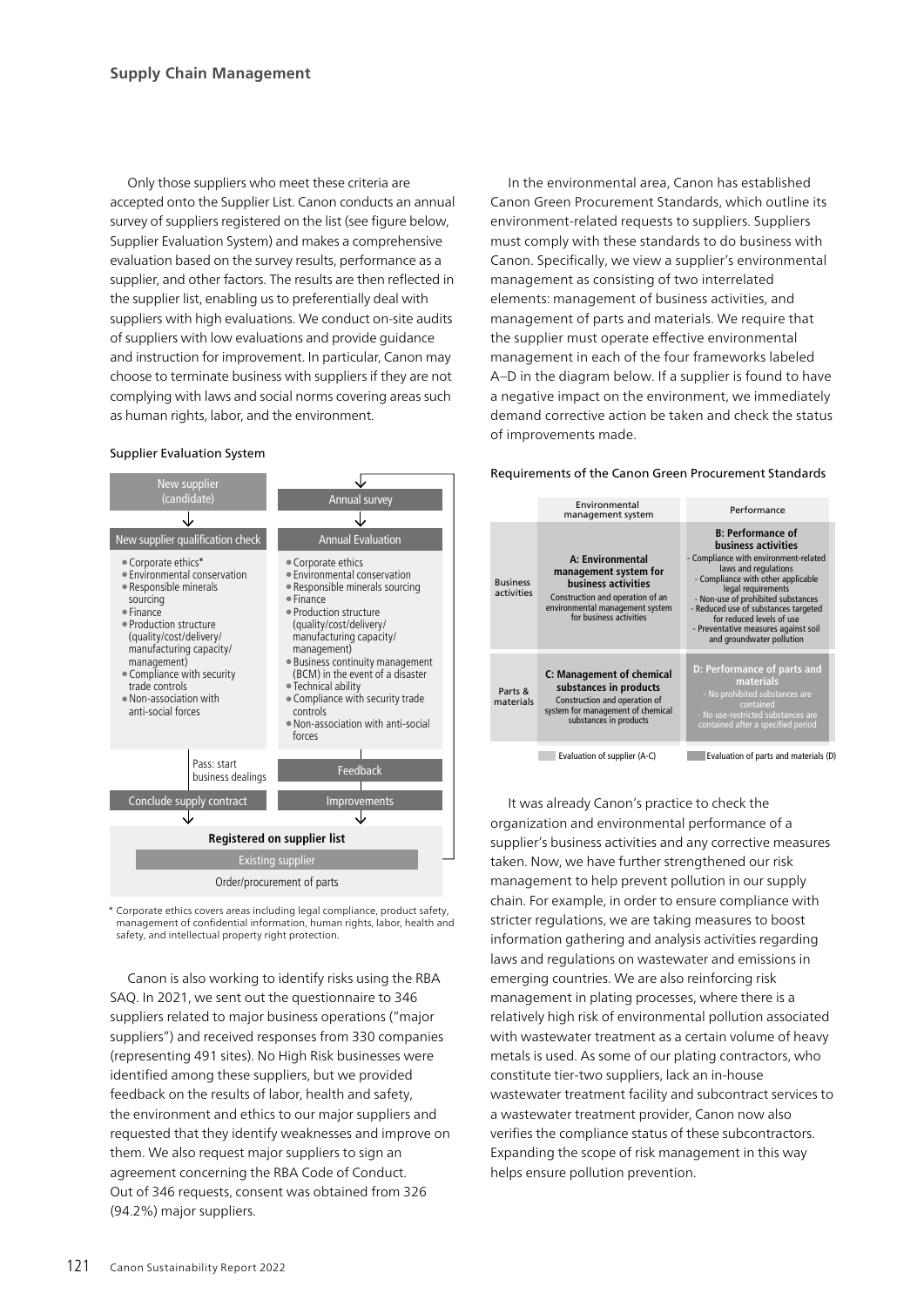#### Hazardous Chemical Substances Management System



## Reduction of Supply Chain Environmental Risk in Partnership with China's Institute of Public & Environmental Affairs (IPE)

Based on supply chain information published by the Institute of Public & Environmental Affairs (IPE), a Chinese environmental NGO, we help secondary and tertiary suppliers and other Chinese businesses located in the upstream of the supply chain to reduce environmental risk by making recommendations and carrying out improvements. By sharing information regularly and communicating with the IPE on best practice, we contribute to reducing environmental risk throughout the supply chain.



Meeting with IPE personnel

Reference: How to become a supplier https://global.canon/en/procurement/procedure.html Reference: Green Procurement https://global.canon/en/procurement/green.html

Message from the CEO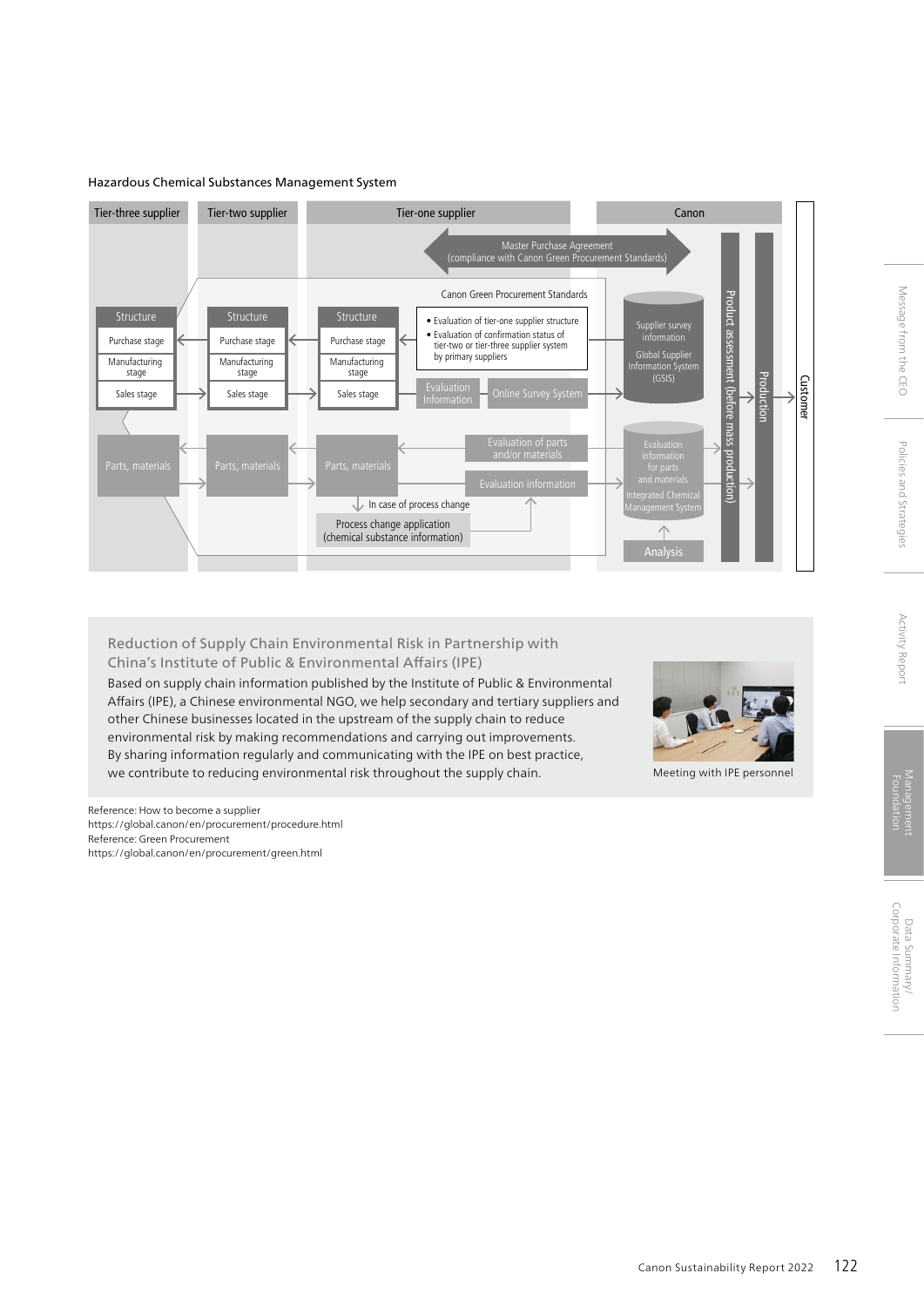#### **Cooperation with Suppliers**

Canon is enhancing its cooperative relationships with suppliers through implementation of the EQCD concept\*, which stipulates the timely delivery of high-quality products at reasonable prices to customers worldwide, while taking the environment into consideration.

We hold business briefings for suppliers at each Canon Inc. operational site and each Group production site, seeking their understanding of procurement policies and their cooperation with business plans. The Group Executive in charge of Procurement Headquarters at Canon Inc. also requests major suppliers worldwide to comply with the Canon Supplier Code of Conduct, which includes items related to the environment and human rights. Procurement annual meeting, which explains procurement policies and reports on activities, are also held to strengthen links with suppliers.

Through such communication, we aim to share information with suppliers, strengthen collaboration, and grow together.

\* This is Canon's basic product development policy. "E" stands for environment: Companies are not qualified to manufacture goods if they are incapable of environmental assurance. "Q" stands for quality: Companies are not qualified to market goods if they are incapable of providing quality products. "C" and "D" stand for cost and delivery: Companies are not qualified to compete if they are incapable of meeting cost and delivery requirements.

#### **Hotline for Risks in the Supply Chain**

Canon has set up a hotline to allow anyone inside or outside the company to freely report any concerns about the supply chain. This enables whistleblowers to share any specific concerns or information relating to issues such as child labor, forced labor, or other problems in the areas of human rights and occupational health and safety. This process is detailed in the Canon Supplier Code of Conduct and publicized.

Reference: Inquiries about CSR Activities https://global.canon/en/contact/csr/csr-form-e.html

## Addressing the Issue of Responsible Minerals Sourcing

Products manufactured and sold by the Canon Group and numerous other corporations contain materials that originate from a variety of minerals. These materials are sourced through diverse supply chains from their places of origin throughout the world. Mineral mining sites, smelters or other processing sites for some of those materials have been shown to have links to armed groups, serious human rights violations or environmental destruction. Corporations are therefore being called upon to exercise their social responsibility by identifying conflict/high-risk regions and avoiding the use of materials supplied from business operators disrespecting human rights or environmental conservation in those regions.

To reassure customers using Canon products, we are working with suppliers and industry bodies on responsible mineral sourcing initiatives.

Reference: Canon Group Basic Policy on Responsible Minerals Sourcing https://global.canon/en/csr/conflict/policy.html

## **Due Diligence**

Canon investigates the countries of origin of minerals and exercises due diligence, following the 5-step framework recommended by the Organisation for Economic Co-operation and Development (OECD) in its Due Diligence Guidance for Responsible Supply Chains of Minerals from Conflict-Affected and High-Risk Areas (OECD Guidance) (Third Edition).

Based on a common Group-wide policy and survey reporting system, Canon identifies products that could contain certain metals or minerals and then conducts investigations of the parts and materials in question, tracing up the supply chain to determine places of origin. Canon exercises due diligence to identify any risk of funding armed groups along with human rights and environmental risks in conflict and high-risk areas around the world. The surveys utilize the Conflict Minerals Reporting Template (CMRT) Revision 6.1 published by the Responsible Minerals Initiative (RMI\*), which has been updated to allow assessment of the abovementioned risks. In addition, we use internally developed formats to identify mineral sourcing risks. If investigations uncover significant risks, we work with suppliers to switch to low-risk supply chains, enabling us to carry out socially responsible minerals sourcing.

\* An international program that plays a leading role in the response to conflict minerals.

#### **Cooperation with Industry Groups**

Since April 2015, Canon has supported the activities of the RMI, an international program focused on addressing the issue of conflict minerals.

In Japan, Canon is active as a leading member of the Responsible Minerals Trade Working Group (RMTWG) of the Japan Electronics and Information Technology Industries Association (JEITA). Canon is also a member of the Conflict Free Sourcing Working Group (CFSWG), which cooperates with JEITA and leading Japanese automakers.

#### **Initiatives to Reduce Risk**

Supplier cooperation is essential in identifying places of origin for minerals and related smelters. Canon takes steps to gain the understanding of suppliers and seek their cooperation with mineral sourcing investigations. This includes compiling a guidance manual on related procedures.

Furthermore, Canon established a page entitled "Procedure for the Submission of Concerns Regarding